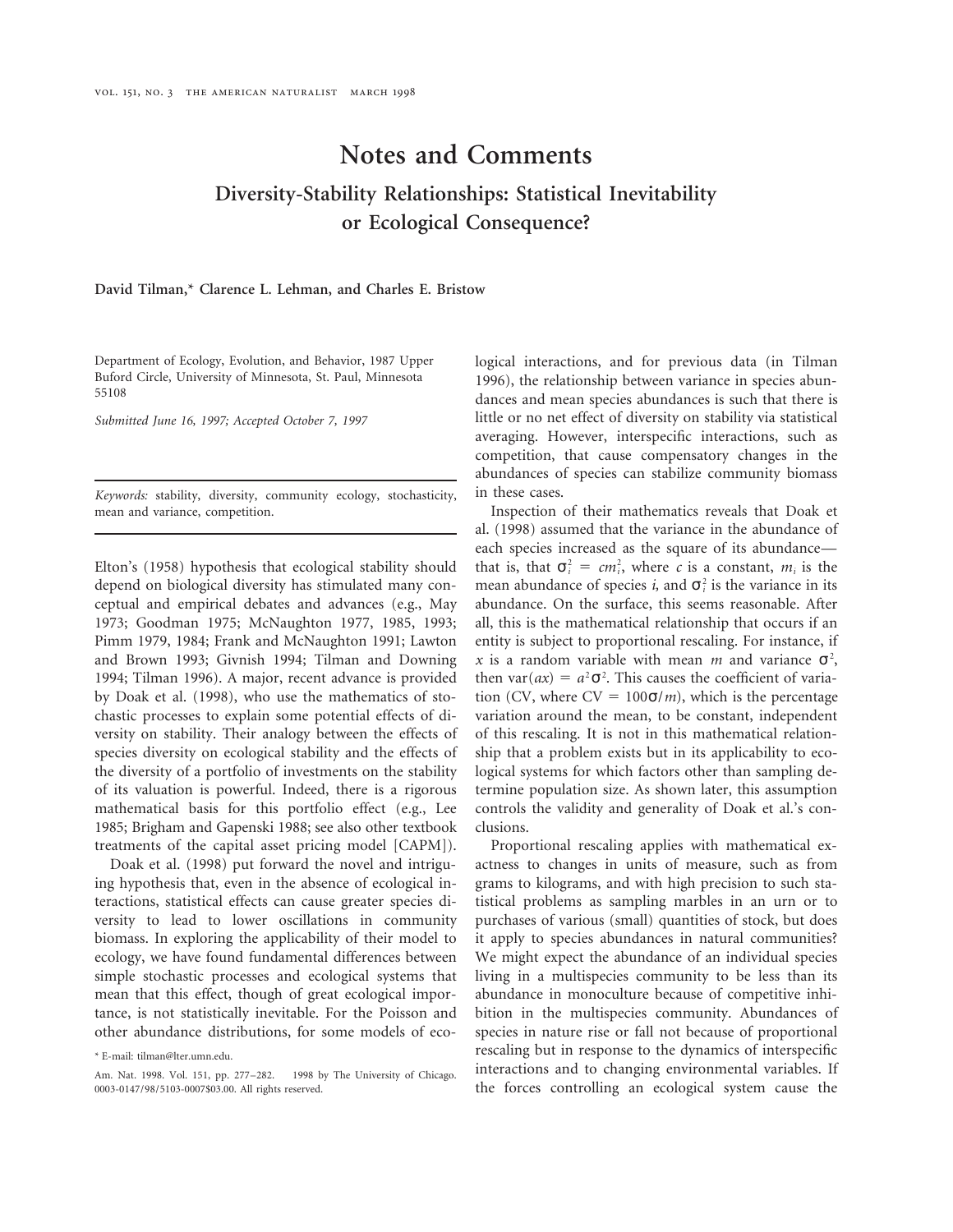mean abundance of a species to be cut in half, is there any guarantee that the variance in its abundance will be cut to a fourth, as Doak et al. assumed?

For a simple counterexample, consider the Poisson distribution. If species abundances follow a Poisson distribution, then the variance is equal to the mean,  $\sigma_i^2$  =  $m<sub>i</sub>$ . In this case, the variance will fall to half of its former value (not to one-quarter) when population size is cut in half. Thus, the statistical law var( $ax$ ) =  $a^2$  var(x), which applies so well to proportional rescaling, does not hold in this case. We are not proposing the Poisson as a population dynamic model. Rather, we mention it as a simple case that disproves the universality of the assumptions of Doak et al.

For a more concrete counterexample, consider a classic stochastic model of density-dependent population growth. May (1973) analytically determined the impact of random environmental noise, γ(*t*), on the dynamics of a species growing according to the continuous logistic equation, using the following analytical formulation:

$$
dN_{(t)}/dt = N_{(t)}(K_o - \gamma_{(t)} - N_{(t)}),
$$

where  $N(t)$  represents the population density at time  $t$ , *Ko* represents carrying capacity, and the equation has been rescaled to eliminate *r* (see May 1973). Algebraic manipulation of his analytical results shows that  $\sigma_i^2$  =  $\frac{1}{2}m_i$ . We illustrate this via stochastic simulations of this equation (fig. 1*A*) from which we determined how the variance in population abundance depended on mean abundance. There was excellent agreement with the algebraic prediction; that is, variance scaled linearly with **Figure 1:** Simulated and theoretical results for the stochastic lomean abundance (fig. 1*B*). Thus, a simple model of sto-<br>gistic equation with white environmental noise of Gaussian dischastic density-dependent population growth predicts a tribution with mean 0 and variance 1 (May 1973). *A,* Dynamics linear dependence of variance on abundance, not the of a population with  $K_0 = 10.5$  and  $dt = 0.001$ . The dashed line<br>squared dependence assumed by Doak et al. This simple shows the analytically calculated mean population

questions. First, what is the expected effect of diversity units in the corresponding simulation. The solid line represents on stability for abundance distributions that give other the linear relationship analytically pred dependencies of  $\sigma^2$  on *m*? If the relationship of Doak et al. is not general and inevitable, might there still be some other general effect of diversity on stability? Also, what is et al. 1998). Because it measures the percentage variation the actual dependence of  $\sigma^2$  on *m* in ecological commu- around the mean, greater CVs imply lower stability. Here nities? we need to compare the stability of a single species living

mass to measure stability (May 1973; Tilman 1996; Doak tion and May's stochastic logistic equation. We then con-



squared dependence assumed by Doak et al. This simple<br>but reasonable model proves that, when ecological dy-<br>namics are considered, variance need not increase with<br>the square of mean abundance.<br>The fact that the relationsh the linear relationship analytically predicted by this model.

by itself with the stability of a community composed of *k* Stability and Diversity: The Theoretical Basis species and see how stability depends on diversity (i.e., on k). We first will consider two cases: the one proposed by Doak et al. in which  $\sigma_i^2 = cm_i^2$  and an alternative in Researchers have used the coefficient of variation in bio- which  $\sigma_i^2 = cm_i$ , which occurs for the Poisson distribu-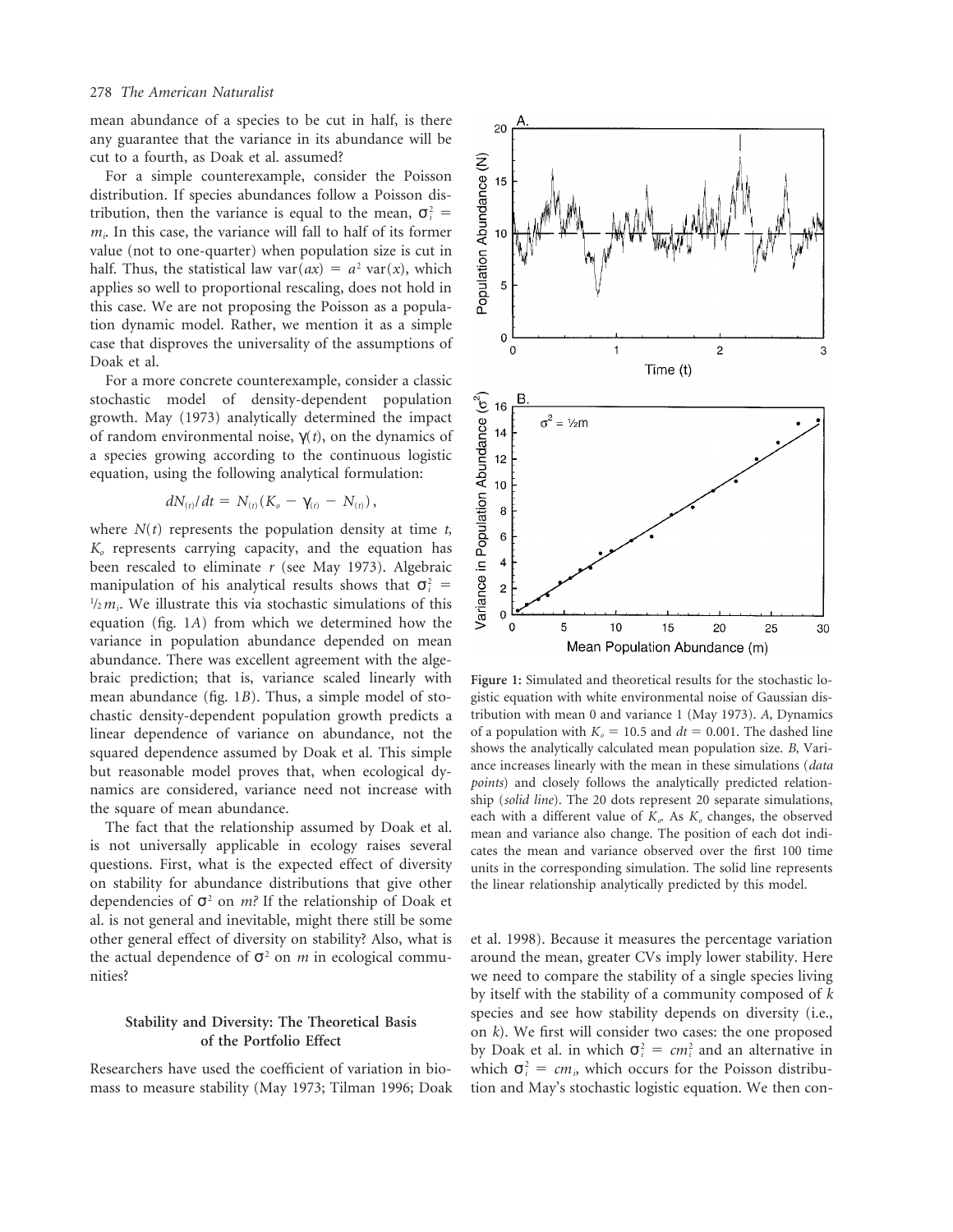sider a more general case in which  $\sigma_i^2 = cm_i^2$ a constant and *<sup>z</sup>* is any real number. Let us now assume that the variance in the abundance of

taining a single species would then be Let us assume, as did Doak et al., that abundances of all species are random and independent, with all covariances being zero, that the total biomass of a community is  $m$ ,<br>that there are k species, and that all species are equally<br>an abundance of  $m/k$  and with covariances of 0, the vari-<br>abundant (i.e., abundance of each is  $m/k$ ). Le 100(var<sub>community</sub>)<sup>1</sup>/*m*, it is necessary to determine how the species is variance in total community biomass depends on diversity for cases with  $1, 2, \ldots$  *k* species. This is done using the relationship that var( $a + b$ ) = var( $a$ ) + var( $b$ ) + 2<br>cov( $a$ ,  $b$ ). Here we assume that cov( $a$ ,  $b$ ) = 0. The vari-<br>ance in the biomass of a single species in monoculture is<br> $cm^2$ , causing its coefficient of variat  $= 100c^{1/2}$ . For *k* species, each of abundance *m/k*, the variance for each species is  $cm^2/k^2$ . This means that the  $CV_{(k)}/CV_{(1)} = k^{(1-z)/2}$ . variance of total community biomass is  $k(cm^2/k^2)$  $\mu_{\text{c}}(m^2/k)$ , which gives  $\mu_{\text{c}}(m^2)$  by  $\mu_{\text{c}}(m^2)$  contains to  $\mu_{\text{c}}(m^2)$ . Lower values of  $CV_{(k)}/CV_{(1)}$  imply greater stability (lower

$$
CV_{(k)} = 100(c/k)^{1/2}.
$$

As Doak et al. show for this case, as diversity increases,<br>CV declines as one over the square root of diversity,<br>causing higher diversity to lead to greater stability. This<br>important effect occurs even without interspecif

Here we assume that  $\sigma_i^2 = cm_i$ , with  $c = 1$  for the Pois-

$$
CV_{(1)} = 100 \text{ } \sigma/m = (c/m)^{1/2}
$$

Again assuming that covariances are 0, total community biomass is *m*, and species are equally abundant, then the *Interspecific Competition and Stability* variance in the abundance of each species, when there are *k* species, is *cm*/*k*. The variance in the total community All of the prior discussion is based on the assumption biomass is thus  $k(cm/k)$  or *cm*. This means that

$$
CV_{(k)} = 100 \, (cm)^{1/2} / m = 100 \, (c/m)^{1/2}
$$

variation in total community biomass is constant, inde-<br>What effect would this have? In general, var( $a + b$ ) = pendent of diversity, *k*. This means that diversity has no  $var(a) + var(b) + 2cov(a, b)$ . If  $cov(a, b)$  were negative, effect on stability if species abundances follow any distri- the variance of the two-species community would be less bution for which variance increases linearly with mean than the sum of individual variances, which would tend abundance. The community is to stabilize the community.

### *<sup>i</sup>* , where *c* is *A More General Case*

individual species depends on mean abundance as  $\sigma_i^2$  = *Doak et al.'s Case* .  $cm_i^z$ . The coefficient of variation for a community con-

$$
CV_{(1)} = 100 c^{1/2} m^{(z-2)/2}
$$

ance in the abundance of each species would be  $cm^2/k^2$ . ther assume, as did Doak et al., that the variance in the The variance in total community biomass would be abundance of species *i* scales as the square of its abun-  $k(cm^z k^z)$  which is  $cn^z k^{1-z}$  Thus the coefficient of  $/k^{z}$ ), which is  $cm^{z}k^{1-z}$ abundance of species *i* scales as the square of its abun-<br>dance, that is, that  $\sigma_i^2 = cm_i^2$ . Because CV<sub>community</sub> = tion in total community biomass for a community of k dance, that is, that  $\sigma_i = cm_i$ . Because CV<sub>community</sub>  $\frac{1}{\sigma_i}$  tion in total community biomass for a community of *k* in 100(var<sub>community</sub>)<sup>1/2</sup>/*m*, it is necessary to determine how the species is

$$
CV_{(k)} = 100 c^{1/2} m^{(z-2)/2} k^{(1-z)/2}
$$

$$
CV_{(k)}/CV_{(1)} = k^{(1-z)/2}.
$$

relative variation in community biomass). This equation shows that the effect of diversity on community stability

*z*. If  $z = 1$ , diversity has no effect on the stability of total community biomass (fig. 2A). If  $z > 1$ , more diverse *Poisson and Other Linearly Scaling Cases* communities are more stable, which we call the portfolio effect. If  $z < 1$ , more diverse communities are less stable *i* 5 Here we assume that  $\sigma_i^2 = cm_i$ , with  $c = 1$  for the Pois- (fig. 2*A*). Thus, the tendency hypothesized by Doak et al.<br>Son distribution. For a single species in monoculture, for stability to increase with diversity n for stability to increase with diversity necessarily holds, given our assumptions (especially that of no covari-<br>ances), only for  $z > 1$ .

that covariances in the abundances of species are 0, which is the case that Doak et al. explore. Quite different results occur if covariances are nonzero. For instance, in-Note that *k* has canceled out, so that the coefficient of terspecific competition can cause negative covariance.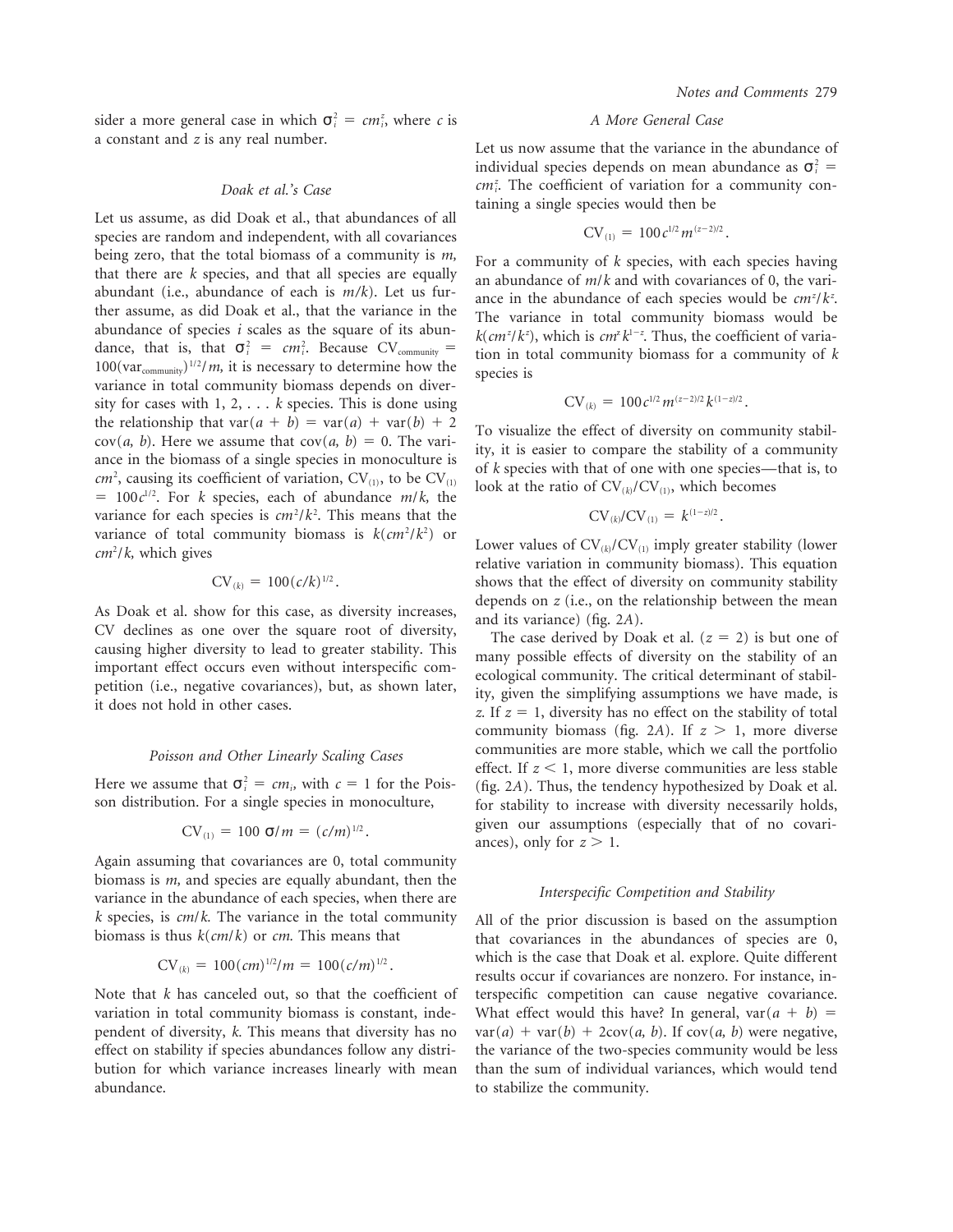

**Figure 2:** Coefficient of variation in community biomass for communities containing *k* species compared with those containing one species. Lower coefficient of variation ratios correspond with greater stability. *A,* When species abundances are of the mean. Stability increases with diversity (CV ratio derandom and independent with no covariance (no compensation clines) for cases with interspecific compensation, but it is indeor correlation), all species are equally abundant, and variance pendent of diversity for perfectly correlated changes in species scales as the mean raised to the *z* power, the effect of diversity abundances. *C,* Here variance scales linearly with the mean. on stability depends on the value of *z.* Stability only increases Perfect correlation is destabilizing, and perfect compensation is with diversity if  $z > 1$ . *B*, Here variance scales with the square stabilizing.

Such compensatory changes in species abundances can cause stability to increase with diversity. For instance, when  $z = 2$ ,  $CV_{(k)}/CV_{(1)}$  declines to 0 and the community exhibits complete stability once two or more species are present if there is perfect competitive compensation (i.e., if declines in the biomasses of some species are completely compensated for by increases in the abundance of one or more other species) (fig. 2*B*). If all species increase and decrease in perfect unison (i.e., positive covariance), then, even with variance increasing with the square of the mean, stability would not increase with diversity (fig. 2*B*). If variance increases linearly with mean abundance, perfect correlation in species abundances would increasingly destabilize more diverse communities (fig. 2*C*). However, perfect competitive compensation would still completely stabilize the community.

# *A General Effect of Diversity on Stability*

The most interesting feature of the effect pointed out by Doak et al. is the greater stability of more diverse communities that occurs, even without negative covariances, when  $z > 1$ . This comes from statistical averaging, as Doak et al. stress, and is analogous to the portfolio effect of economics. The essential feature of this statistical averaging is not that greater diversity inevitably leads to greater stability (it does not if  $z \leq 1$ ) but that the coefficient of variation of a group of species is necessarily less than the average coefficient of variation of the individual species, given the simplifying assumptions made earlier. To see this, consider a case in which there are *k* species, each with an abundance of *m*/*k,* with the abundance of each species having a variance of  $\sigma^2$ , and covariances of 0. In this case, the coefficient of variation of the biomass of a single species is

$$
CV_{(\text{single species})} = 100\sigma k/m.
$$

The variance in total community biomass is  $k\sigma^2$ , and total community biomass is *m,* giving

$$
CV_{(k)} = 100k^{1/2}\sigma/m.
$$

The ratio of the coefficient of variation of the total community biomass,  $CV_{(k)}$ , to the coefficient of variation of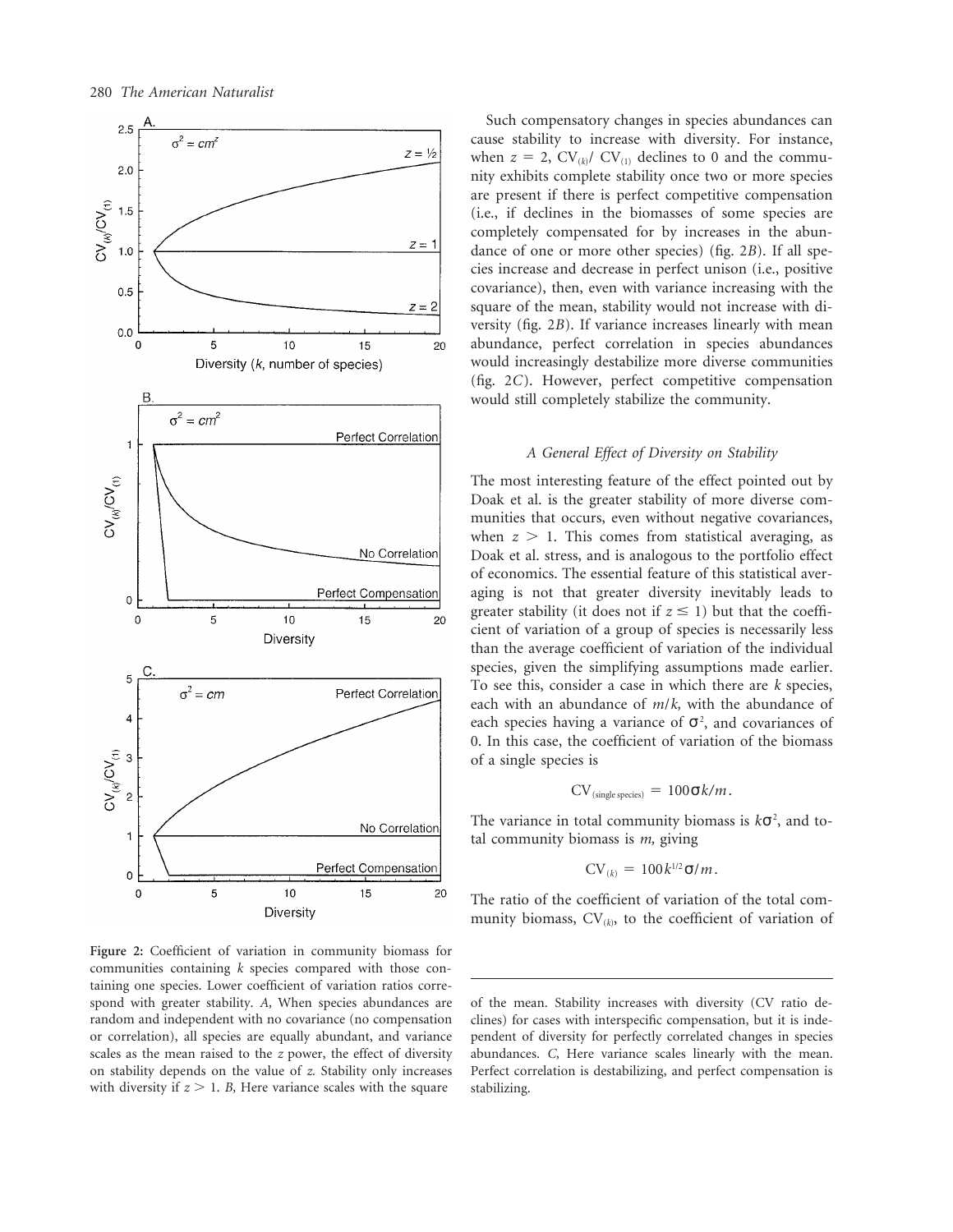the biomass of an individual species in this community is then

$$
CV_{(k)}/CV_{(single species)} = 1/k^{1/2}.
$$

Given our simplifying assumptions, this means that a community is necessarily more stable than the individual species that it contains and that the magnitude of this effect increases with diversity. This effect holds for all values of *z.* This effect, which has guided financial investment strategies for decades, contributes to the dependence of community stability on diversity, but the total effect also depends on the relationship between the variance and mean of population abundances. However, it does not necessarily imply that a more diverse community is more stable than a less diverse one. Given our simplifying assumptions, this only occurs if  $z > 1$  (fig. 2*A*) or if there is interspecific compensation (fig. 2*B, C*).

An important question, then, is what value of *z* occurs in ecological communities. Because Doak et al. use the results in one particular study (Tilman 1996) as their prime example, we will address this issue using these data, and we urge others to explore it using their data.

### **Diversity-Stability in Nature**

It has been shown (Tilman 1996) that the CV for biomass of individual species tended to increase significantly, but weakly, with diversity at Cedar Creek but that<br>the CV for total community biomass decreased signifi-<br>cantly with diversity. To determine whether the greater<br>stability of more diverse communities might be explai experiment. For each species in a plot, we calculated the *tensis, Schizachyrium scoparium, Artemesia ludoviciana, Sorghas*variance in its year-to-year abundances using data col- *trum nutans, Carex* sp., *Lathyrus venosus,* and *Rubus* sp.). Here lected annually from 1984 through 1996 in that plot. We variance increases as abundance rose to the 1.38 power. also calculated its mean abundance in that plot across the period from 1984 through 1996. The best fit to this entire Because these *z* values are greater than 1, statistical av-<br>data set was provided by  $\sigma^2 = 34.5 \ m^{1.22}$  ( $r^2 = 0.510$ , *n* eraging (the portfolio effect) did c  $= 5,248, P < .0001$ ; fig. 3A). By comparison, the same but to a lesser extent than Doak et al. propose. More dedata when fit to a linear relationship ( $\sigma^2 = 104$  *m*<sup>1.0</sup>) had tailed analyses will be required to determine the relative  $r^2 = 0.500$  and to a squared relationship ( $\sigma^2 = 0.49$  *m*<sup>2</sup>) had  $r^2 = 0.438$ . If we restrict the analysis to the subset compensatory effects. The analyses of earlier work (Tilconsisting of the eight most abundant species, the best fit man 1996) and of figure 3*B* suggest that both may have was provided by  $\sigma^2 = 13.1 \ m^{1.37}$  ( $r^2 = 0.588$ ,  $n = 915$ , *P* played a role in causing stability to increase with diversity , .0001; fig. 3*B*). The data for the eight most abundant in our grasslands. species, when fit to the linear or squared relationship, Statistical averaging effects and negative covariance efdo not support  $\sigma^2 = cm^2$ . Rather, it seems more reason-



eraging (the portfolio effect) did contribute to stability, ) importance of the portfolio effect versus interspecific

had  $r^2$  values of 0.552 and 0.525, respectively. Our data fects are two separate mechanisms that cause stability to depend on diversity. Both are of ecological importance, able to assume for our community that  $\sigma^2 = cm^2$  where and both depend on biotic interactions. The strength and  $1.2 \le z \le 1.4$ .